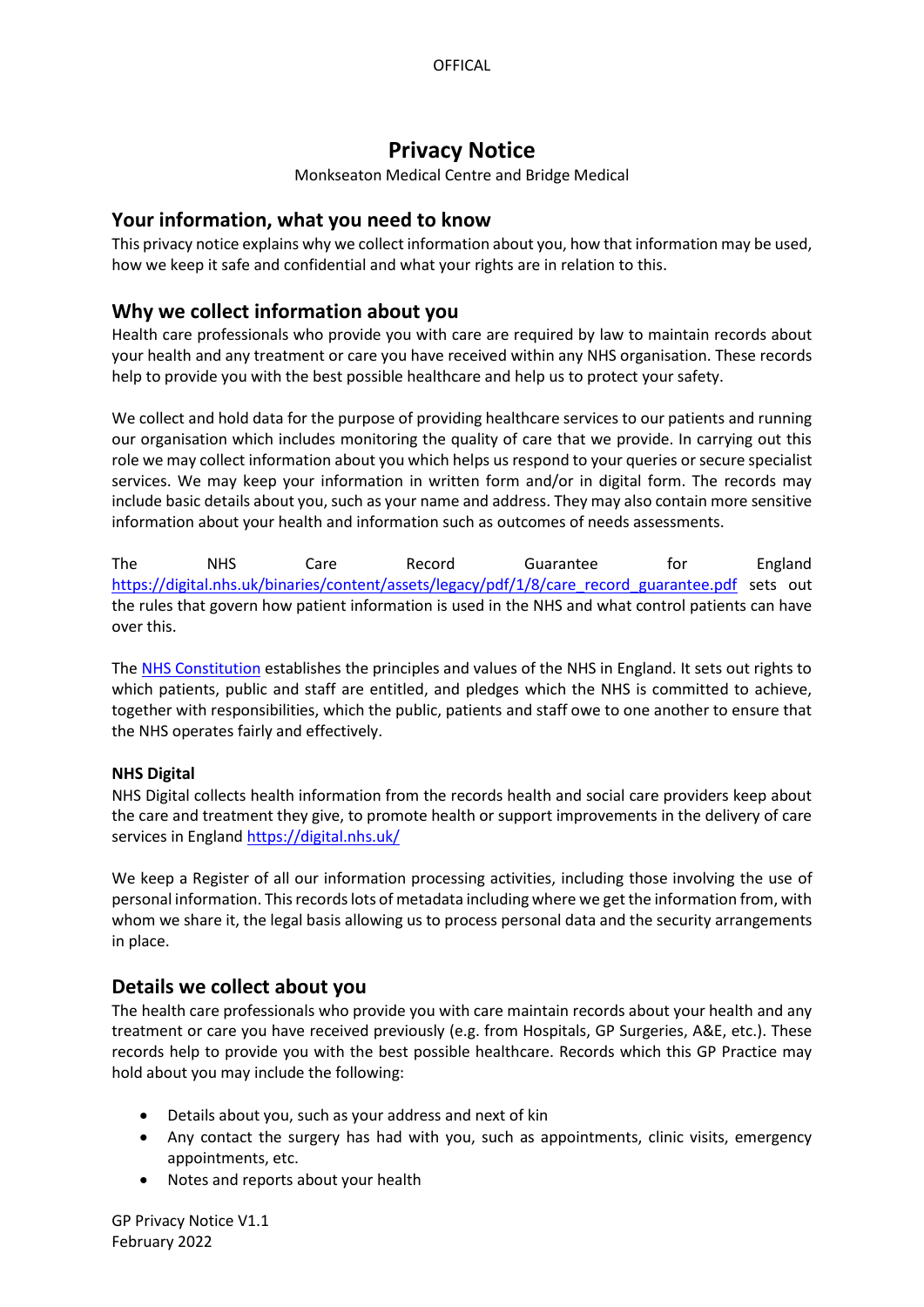- Details about your treatment and care
- Results of investigations, such as laboratory tests, x-rays, etc.
- Relevant information from other health professionals, relatives or those who care for you

### **How we keep your information confidential and safe**

Everyone working for our organisation is subject to the Common Law Duty of Confidence. Information provided in confidence will only be used for specific purposes in accordance with the law. The NHS Digital Code of Practice on Confidential Information [https://digital.nhs.uk/data-and](https://digital.nhs.uk/data-and-information/looking-after-information/data-security-and-information-governance/codes-of-practice-for-handling-information-in-health-and-care/code-of-practice-on-confidential-information)[information/looking-after-information/data-security-and-information-governance/codes-of](https://digital.nhs.uk/data-and-information/looking-after-information/data-security-and-information-governance/codes-of-practice-for-handling-information-in-health-and-care/code-of-practice-on-confidential-information)[practice-for-handling-information-in-health-and-care/code-of-practice-on-confidential-information](https://digital.nhs.uk/data-and-information/looking-after-information/data-security-and-information-governance/codes-of-practice-for-handling-information-in-health-and-care/code-of-practice-on-confidential-information) applies to all NHS staff and they are required to protect your information, inform you of how your information will be used, and allow you to decide if and how your information can be shared. All our staff are expected to make sure information is kept confidential and receive regular training on how to do this.

The health records we use may be electronic, on paper or a mixture of both, and we use a combination of working practices and technology to ensure that your information is kept confidential and secure. Your records are backed up securely in line with NHS standard procedures. We ensure that the information we hold is kept in secure locations, is protected by appropriate security and access is restricted to authorised personnel. We also make sure external data processors that support us are legally and contractually bound to operate and prove security arrangements are in place where data that could or does identify a person are processed. We are committed to protecting your privacy and will only use information collected lawfully in accordance with:

- Data Protection Act 2018 (UK GDPR)
- Human Rights Act
- Common Law Duty of Confidentiality
- NHS Codes of Confidentiality and Information Security
- Health and Social Care Act 2015
- And all applicable legislation

We have a senior person responsible for protecting the confidentiality of patient information and enabling appropriate information sharing. This person is called the Caldicott Guardian. The Caldicott Guardian for the practice is Joanne Houghton, who can be contacted using the contact details at the top of this document. We also have a Senior Information Risk Owner (SIRO) who is responsible for owning the practice's information risk. The SIRO is Joanne Houghton

We are registered with the Information Commissioner's Office (ICO) as a data controller which describes the purposes for which we process personal data. A copy of the registration is available from the [ICO's web site](https://ico.org.uk/about-the-ico/what-we-do/register-of-data-controllers/) by searching on our name.

We always maintain our duty of confidentiality to you. We will only ever use or pass on information about you if we reasonably believe that others involved in your care have a genuine need for it. We will not disclose your information to any third party without your permission unless there are exceptional circumstances (such as a risk of serious harm to yourself or others) or where the law requires information to be passed on.

## **How we use your information**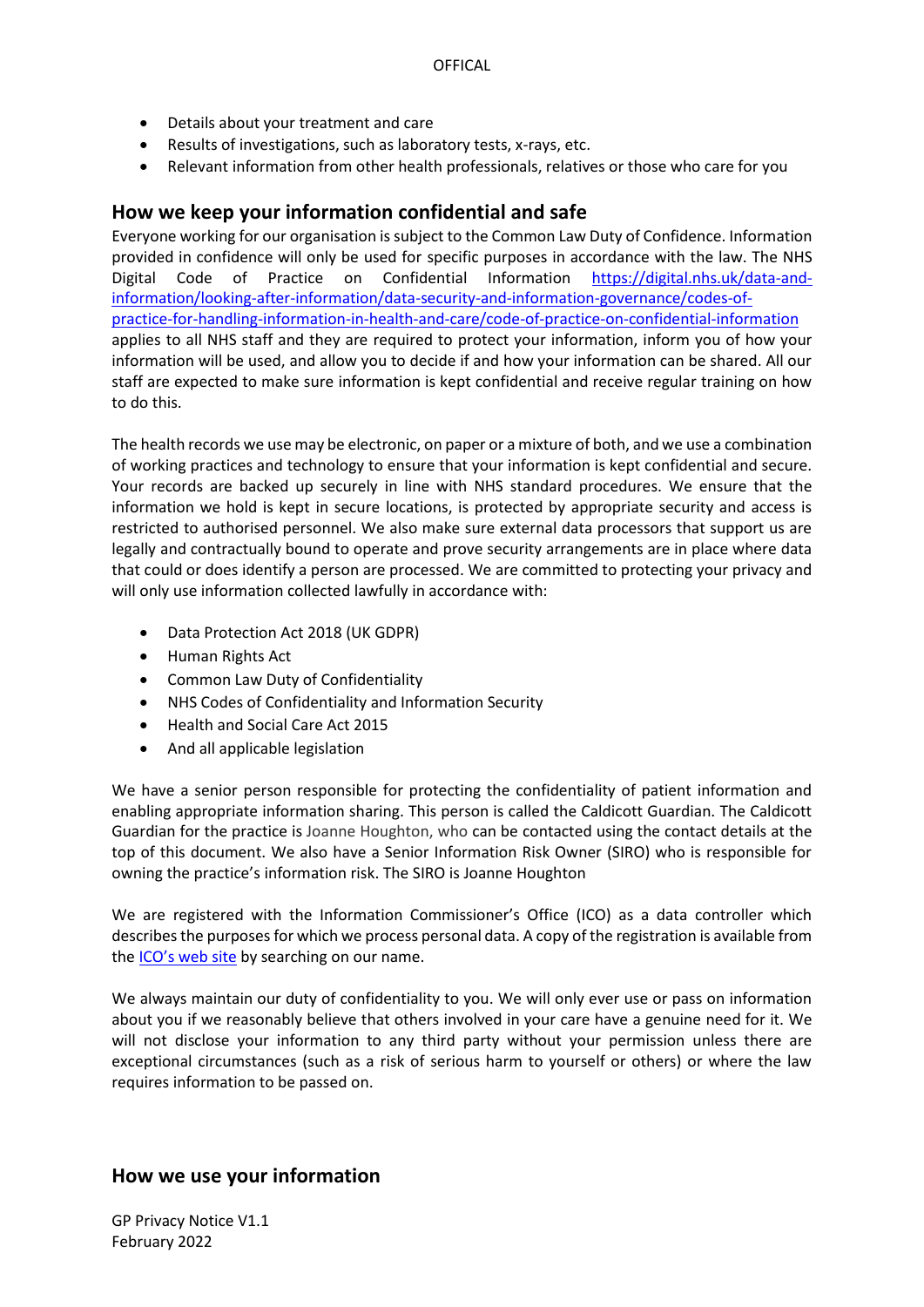Improvements in information technology are also making it possible for us to share data with other healthcare organisations for the purpose of providing you, your family, and your community with better care. For example, it is possible for healthcare professionals in other services to access your record with your permission when the practice is closed. This is explained further in the Local Information Sharing section below.

Under the powers of the Health and Social Care Act 2015, NHS Digital can request personal confidential data from GP Practices without seeking patient consent for several specific purposes, which are set out in law. These purposes are explained below. You may choose to withdraw your consent to personal data being shared for these purposes.

You can object to your personal information being shared with other healthcare providers but should be aware that this may, in some instances, affect your care as important information about your health might not be available to healthcare staff in other organisations. If this limits the treatment that you can receive then the practice staff will explain this to you at the time you object.

To ensure you receive the best possible care, your records are used to facilitate the care you receive. Information held about you may be used to help protect the health of the public and to help us manage the NHS.

### **Child Health Information**

We wish to make sure that your child can have immunisations and health checks when they are due. We share information about childhood immunisations, the 6–8-week new baby check and breastfeeding status with NHS Northumbria Foundation Trust health visitors and school nurses.

### **Clinical audit**

Information may be used by the Clinical Commissioning Group (CCG) for clinical audit to monitor the quality of the service provided to patients with long terms conditions. Some of this information may be held centrally and used for statistical purposes (e.g., the National Diabetes Audit). When this happens, strict measures are taken to ensure that individual patients cannot be identified from the data.

### **Clinical Research**

Sometimes your information may be requested to be used for research purposes – we will always ask your permission before releasing your information for this purpose.

### **Improving Diabetes Care**

Information that does not identify individual patients is used to enable focussed discussions to take place at practice-led local diabetes review meetings between health care professionals. This enables the professionals to improve the management and support of these patients.

### **Individual Funding Request**

An 'Individual Funding Request' is a request made on your behalf, with your consent, by a doctor, for funding of specialised healthcare which falls outside the range of services and treatments that the CCG has agreed to commission for the local population. An Individual Funding Request is taken under consideration when a case can be set out by a patient's doctor that there are exceptional clinical circumstances which make the patient's case different from other patients with the same condition who are at the same stage of their disease, or when the request is for a treatment that is regarded as new or experimental and where there are no other similar patients who would benefit from this treatment. A detailed response, including the criteria considered in arriving at the decision, will be provided to your GP.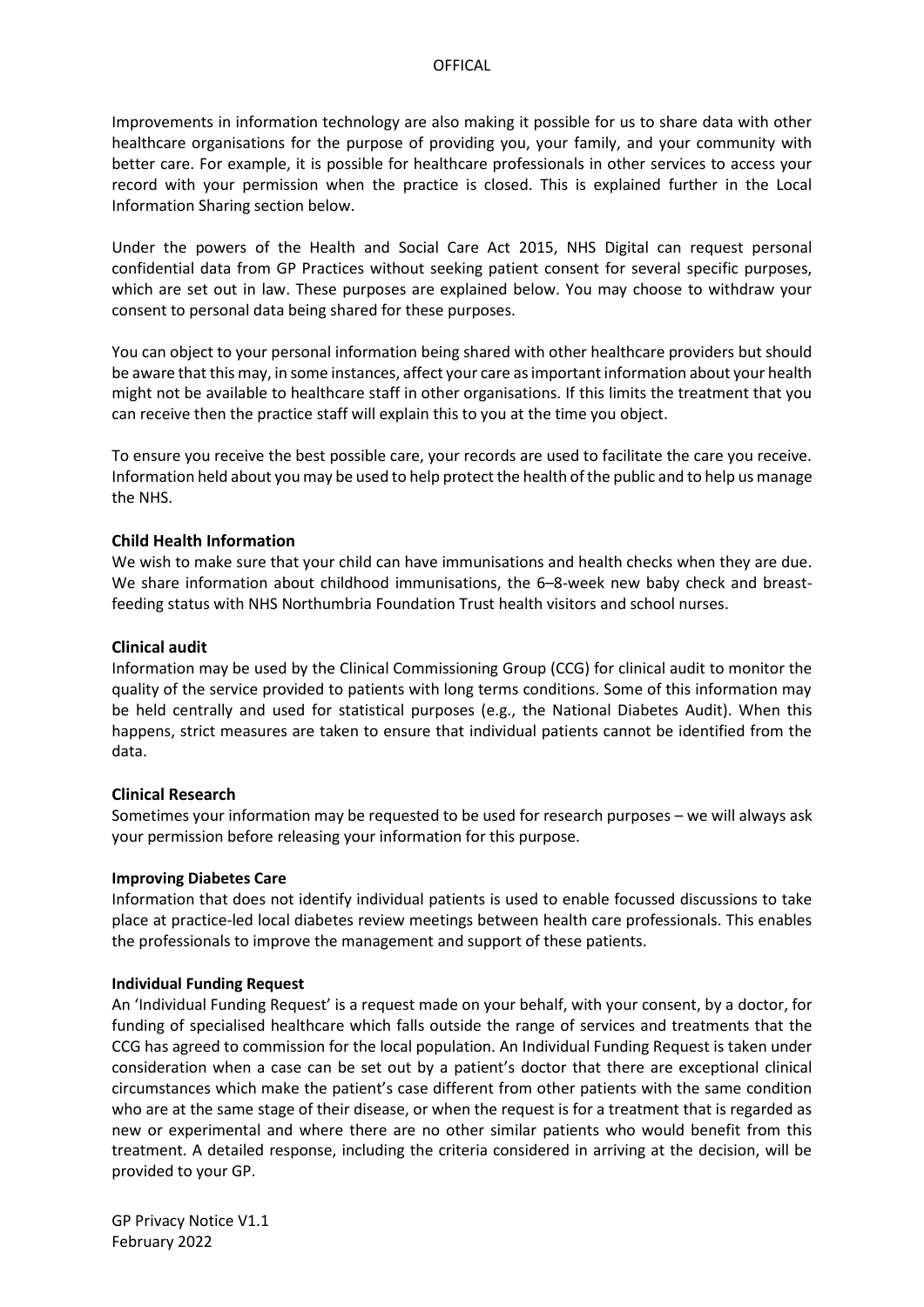#### **Invoice Validation**

Invoice validation is an important process. It involves using your NHS number to check which CCG is responsible for paying for your treatment. Section 251 of the NHS Act 2006 provides a statutory legal basis to process data for invoice validation purposes. We can also use your NHS number to check whether your care has been funded through specialist commissioning, which NHS England will pay for. The process makes sure that the organisations providing your care are paid correctly.

### **Local Information Sharing**

Your GP electronic patient record is held securely and confidentially on an electronic system managed by your registered GP practice. If you require attention from a local health or care professional outside of your usual practice services, such as a GP Federation Service, Emergency Department, Minor Injury Unit or Out Of Hours service, the professionals treating you are better able to give you safe and effective care if some of the information from your GP record is available to them.

Where available, this information can be shared electronically with other local healthcare providers via a secure system designed for this purpose. Depending on the service you are using and your health needs, this may involve the healthcare professional accessing a secure system that enables them to view parts of your GP electronic patient record (e.g. Great North Care Record Care Summary or your Summary Care Record) or a secure system that enables them to view your full GP electronic patient record (SystmOne).

In all cases, your information is only accessed and used by authorised staff who are involved in providing or supporting your direct care. Your permission will be asked before the information is accessed, other than in exceptional circumstances (e.g. emergencies) if the healthcare professional is unable to ask you and this is deemed to be in your best interests (which will then be logged).

When analysing current health services and proposals for developing future services it is sometimes necessary to link separate individual datasets to be able to produce a comprehensive evaluation. This may involve linking primary care GP data with other data such as secondary uses service (SUS) data (inpatient, outpatient, and A&E). In some cases, there may also be a need to link local datasets which could include a range of acute-based services such as radiology, physiotherapy, audiology etc, as well as mental health and community-based services such as Improving Access to Psychological Therapies (IAPT), district nursing, podiatry etc. When carrying out this analysis, the linkage of these datasets is always done using a unique identifier that does not reveal a person's identity. We may also contract with other organisations to process data. These organisations are known as Data Processors. We ensure external data processors that support us are legally and contractually bound to operate and prove security arrangements are in place where data that could or does identify a person are processed.

Currently, the external data processors we work with include NHS North of England Commissioning Support Unit, which is based at John Snow House, Durham, DH1 3YG and which has been granted a legal basis for processing data for us and which operates under strict controls to ensure your information is handled lawfully.

We record any instances where we transfer personal information to a third country or international organisation. This is very limited, and we check and record the safeguards in place to protect the information to be transferred.

### **National Fraud Initiative - Cabinet Office**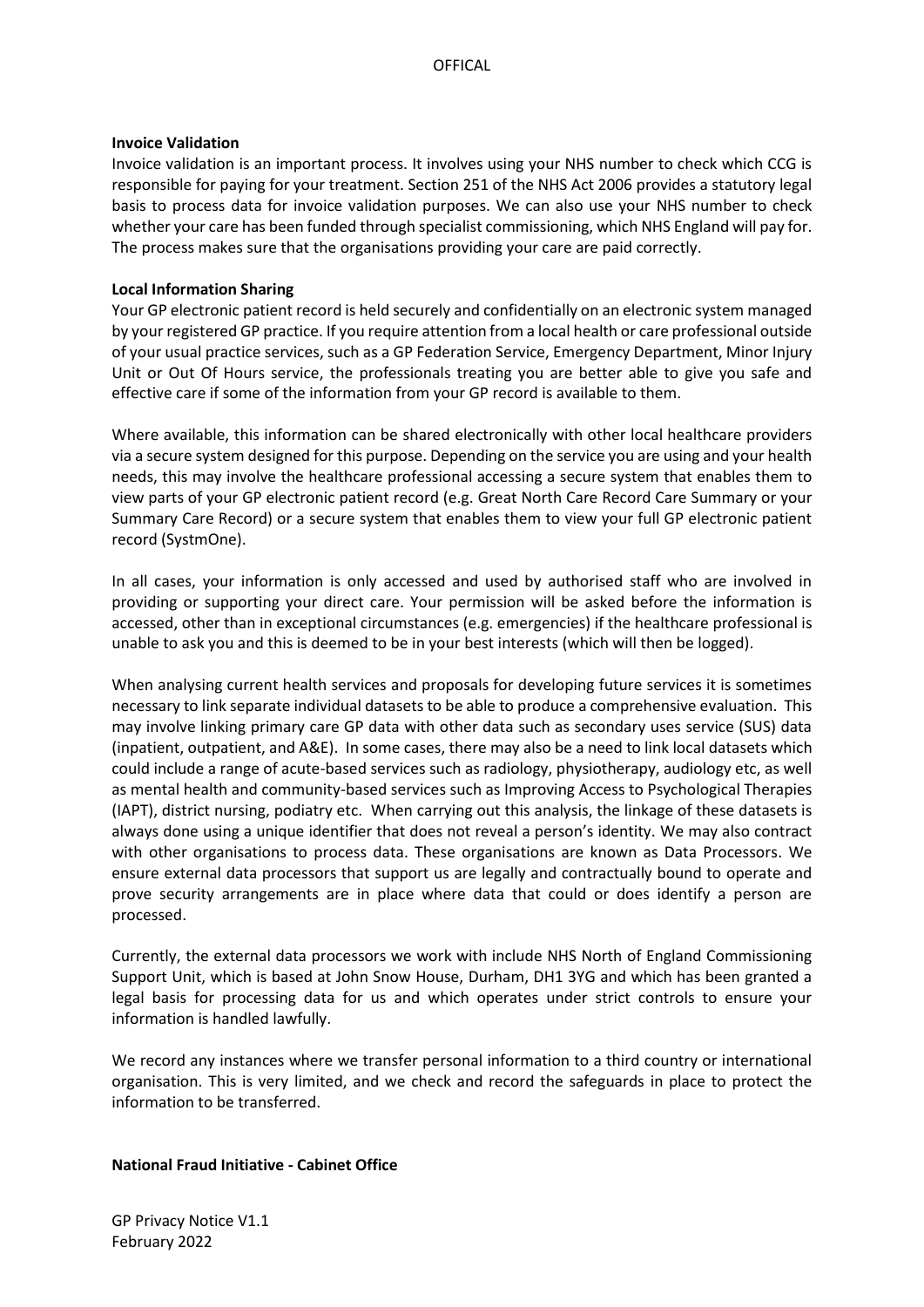The use of data by the Cabinet Office for data matching is carried out with statutory authority under Part 6 of the Local Audit and Accountability Act 2014. It does not require the consent of the individuals concerned under the Data Protection Act 2018. Data matching by the Cabinet Office is subject to a Code of Practice. For further information see:

[https://www.gov.uk/government/publications/code-of-data-matching-practice-for-national-fraud](https://www.gov.uk/government/publications/code-of-data-matching-practice-for-national-fraud-initiative)[initiative](https://www.gov.uk/government/publications/code-of-data-matching-practice-for-national-fraud-initiative)

#### **National Registries**

National Registries (such as the Learning Disabilities Register) have statutory permission under Section 251 of the NHS Act 2006, to collect and hold service user identifiable information without the need to seek informed consent from each individual service user.

#### **Risk Stratification**

'Risk stratification for case finding' is a process for identifying and managing patients who have or may be at-risk of health conditions (such as diabetes) or who are most likely to need healthcare services (such as people with frailty). Risk stratification tools used in the NHS help determine a person's risk of suffering a particular condition and enable us to focus on preventing ill health before it develops. Information about you is collected from a number of sources including NHS Trusts, GP Federations and your GP Practice. A risk score is then arrived at through an analysis of your de-identified information. This can help us identify and offer you additional services to improve your health.

Risk-stratification data may also be used to improve local services and commission new services, where there is an identified need. In this area, risk stratification may be commissioned by the North Tyneside Clinical Commissioning Group. Section 251 of the NHS Act 2006 provides a statutory legal basis to process data for risk stratification purposes. Further information about risk stratification is available from: [https://www.england.nhs.uk/ourwork/tsd/ig/risk-stratification /](https://www.england.nhs.uk/ourwork/tsd/ig/risk-stratification%20/)

If you do not wish information about you to be included in any risk stratification programmes, please let us know. Please be aware that this may limit the ability of healthcare professionals to identify if you have or are at risk of developing certain serious health conditions.

### **Safeguarding**

To ensure that adult and children's safeguarding matters are managed appropriately, access to identifiable information will be shared in some limited circumstances where it's legally required for the safety of the individuals concerned.

#### **Summary Care Record (SCR)**

The NHS in England uses a national electronic record called the Summary Care Record (SCR) to support patient care. It contains key information from your GP record. Your SCR provides authorised healthcare staff with faster, secure access to essential information about you in an emergency or when you need unplanned care, where such information would otherwise be unavailable.

Summary Care Records are there to improve the safety and quality of your care. SCR core information comprises your allergies, adverse reactions and medications. An SCR with additional information can also include reason for medication, vaccinations, significant diagnoses / problems, significant procedures, anticipatory care information and end of life care information. Additional information can only be added to your SCR with your agreement.

Please be aware that if you choose to opt-out of SCR, NHS healthcare staff caring for you outside of this surgery may not be aware of your current medications, allergies you suffer from and any bad reactions to medicines you have had, to treat you safely in an emergency. Your records will stay as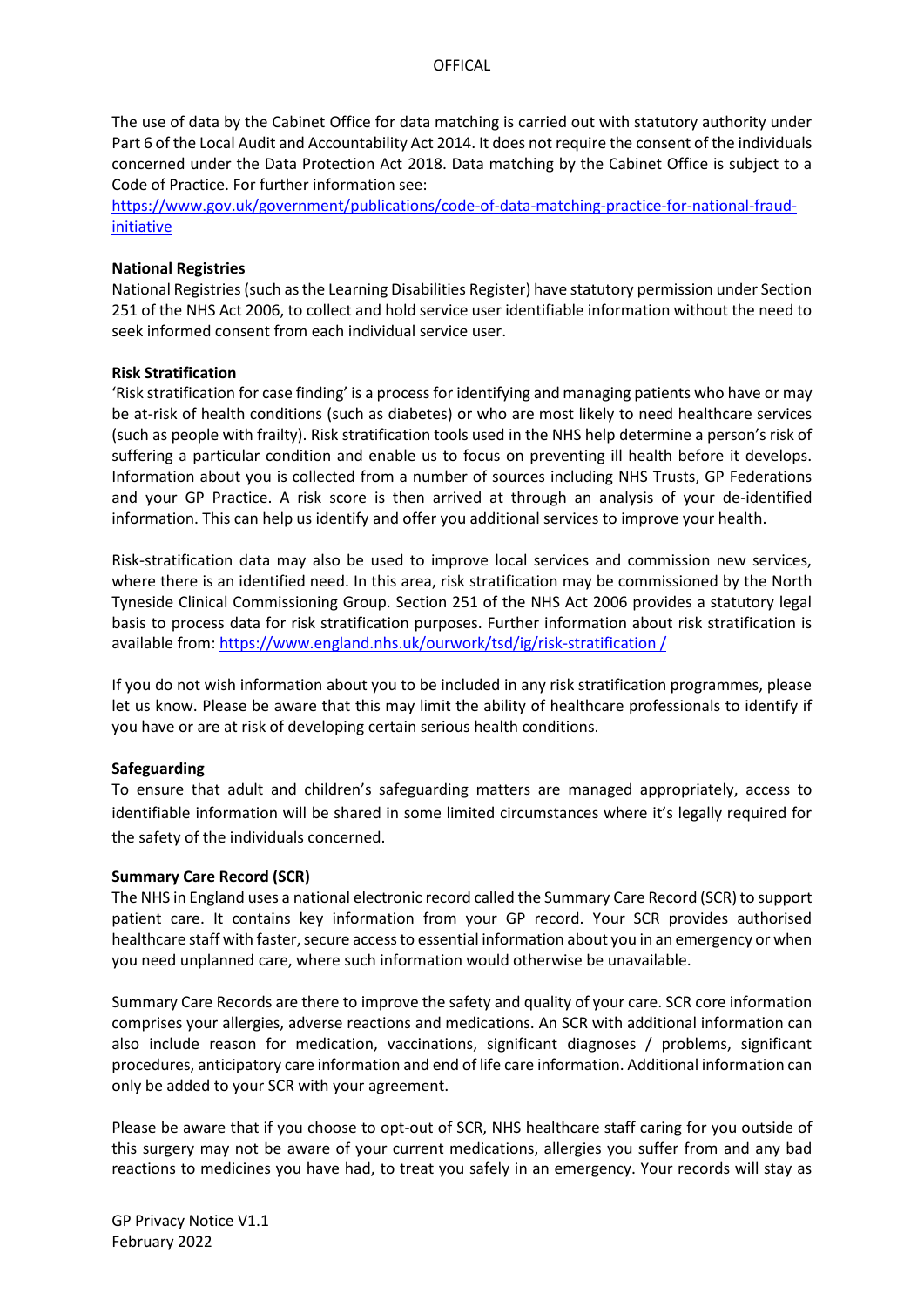they are now with information being shared by letter, email, fax or phone. If you wish to opt-out of having an SCR please return a completed opt-out form to the practice.

### **Supporting Medicines Management**

Some North East CCGs operate pharmacist prescribing advice services to support local GP practices with prescribing queries, which may require identifiable information to be shared. Pharmacists and pharmacy technicians work with your usual GP to provide advice on medicines, prescription ordering processes, prescribing queries, and review prescribing of medicines to ensure that it is appropriate for your individual needs, safe and cost-effective. Where specialist prescribing support is required, the CCG medicines management team may discuss product choice with your GP and your nominated community pharmacist to ensure evidence based cost effective choices are made to support your care.

### **Supporting Locally Commissioned Services**

CCGs support GP practices by auditing anonymised data to monitor locally commissioned services, measure prevalence and support data quality. The data does not include identifiable information and is used to support patient care and ensure providers are correctly paid for the services they provide.

### **Data Retention**

We manage patient records in line with the Records Management NHS Code of Practice 2021 <https://www.nhsx.nhs.uk/information-governance/guidance/records-management-code/> which sets the required standards of practice in the management of records for those who work within or under contract to NHS organisations in England, based on current legal requirements and professional best practice.

### **Who are our partner organisations?**

We may also have to share your information, subject to strict agreements on how it will be used, with the following organisations:

- NHS Trusts
- Specialist Trusts
- GP Federations
- Independent Contractors such as dentists, opticians, pharmacists
- Private Sector Providers
- Voluntary Sector Providers
- Ambulance Trusts
- Clinical Commissioning Groups
- Social Care Services
- Local Authorities
- Education Services
- Fire and Rescue Services
- Police
- Other 'data processors'

We will never share your information outside of health partner organisations without your explicit consent unless there are exceptional circumstances such as when the health or safety of others is at risk, where the law requires it or to carry out a statutory function.

Within the health partner organisations and in relation to the above-mentioned themes we will assume you are happy to for your information to be shared unless you choose to opt-out (see below). This means you will need to express an explicit wish to not have your information shared with the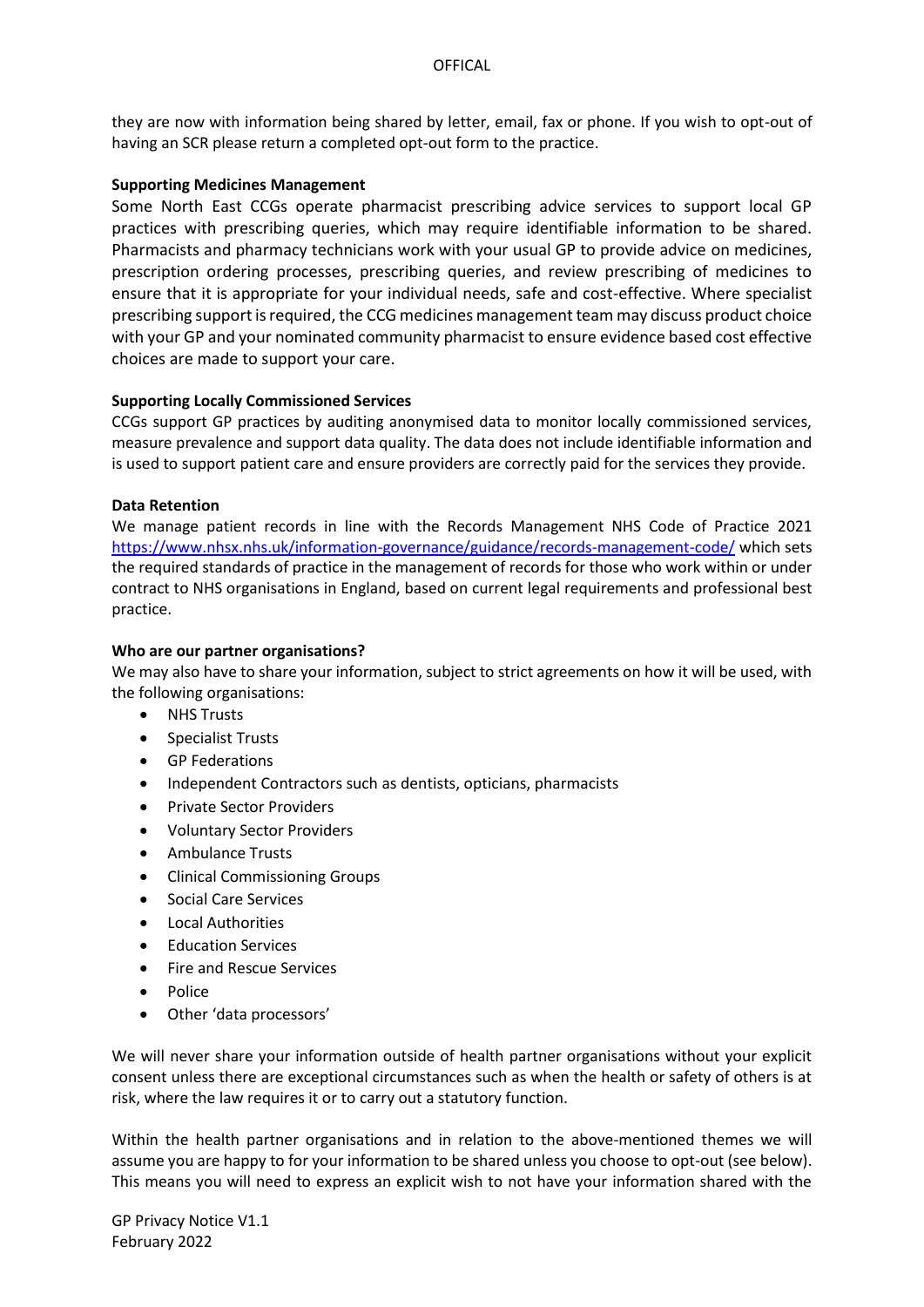other organisations; otherwise, it will be automatically shared. We are required by law to report certain information to the appropriate authorities. This is only provided after formal permission has been given by a qualified health professional. There are occasions when we must pass on information, such as notification of new births, where we encounter infectious diseases which may endanger the safety of others, such as meningitis or measles (but not HIV/AIDS), and where a formal court order has been issued. Our guiding principle is that we are holding your records in strictest confidence.

## **Your Rights**

### **Your right to withdraw consent for us to share your personal information**

The national data opt-out allows people to opt out of their confidential patient information being used for research and planning. It was introduced on 25 May 2018, providing a facility for individuals to optout from the use of their data for research or planning purposes. The national data opt-out replaces the previous 'type 2' opt-out, which required NHS Digital not to share a patient's confidential patient information for purposes beyond their individual care. Any patient that had a type 2 opt-out has had it automatically converted to a national data opt-out from 25 May 2018 and has received a letter giving them more information and a leaflet explaining the new national data opt-out. If a patient wants to change their choice, they can use the new service to do this. You can find out more from the practice or by clicking here<https://www.nhs.uk/your-nhs-data-matters/>

### **Your right to opt out**

The national data opt-out allows people to opt out of their confidential patient information being used for research and planning. It was introduced on 25 May 2018, providing a facility for individuals to optout from the use of their data for research or planning purposes. The national data opt-out replaces the previous 'type 2' opt-out, which required NHS Digital not to share a patient's confidential patient information for purposes beyond their individual care. Any patient that had a type 2 opt-out has had it automatically converted to a national data opt-out from 25 May 2018 and has received a letter giving them more information and a leaflet explaining the new national data opt-out. If a patient wants to change their choice, they can use the new service to do this. You can find out more from by clicking [here](https://www.nhs.uk/your-nhs-data-matters/) <https://www.nhs.uk/your-nhs-data-matters/>

### **Patients who have a type 1 opt-out**

Some patients will have a type 1 opt-out registered with the practice, You can tell the practice if you do not want your confidential patient information held in your GP medical record to be used for purposes other than your individual care. This is commonly called a type 1 opt-out. This opt-out request can only be recorded by your GP practice.

If your wishes cannot be followed, you will be told the reasons (including the legal basis) for that decision. There are certain circumstances where a person is unable to opt out but these are only where the law permits this such as in adult or children's safeguarding situations.

You have a right in law to refuse or withdraw previously granted consent to the use of your personal information. There are possible consequences of not sharing such as the effect this may have on your care and treatment, but these will be explained to you to help with making your decision.

If you wish to exercise your right to opt-out, or to speak to somebody to understand what impact this may have, if any, please contact us using the usual practice contact details.

You can find out more by clicking [here](https://www.nhs.uk/using-the-nhs/about-the-nhs/opt-out-of-sharing-your-health-records/) [https://www.nhs.uk/using-the-nhs/about-the-nhs/opt-out-of](https://www.nhs.uk/using-the-nhs/about-the-nhs/opt-out-of-sharing-your-health-records/)[sharing-your-health-records/](https://www.nhs.uk/using-the-nhs/about-the-nhs/opt-out-of-sharing-your-health-records/)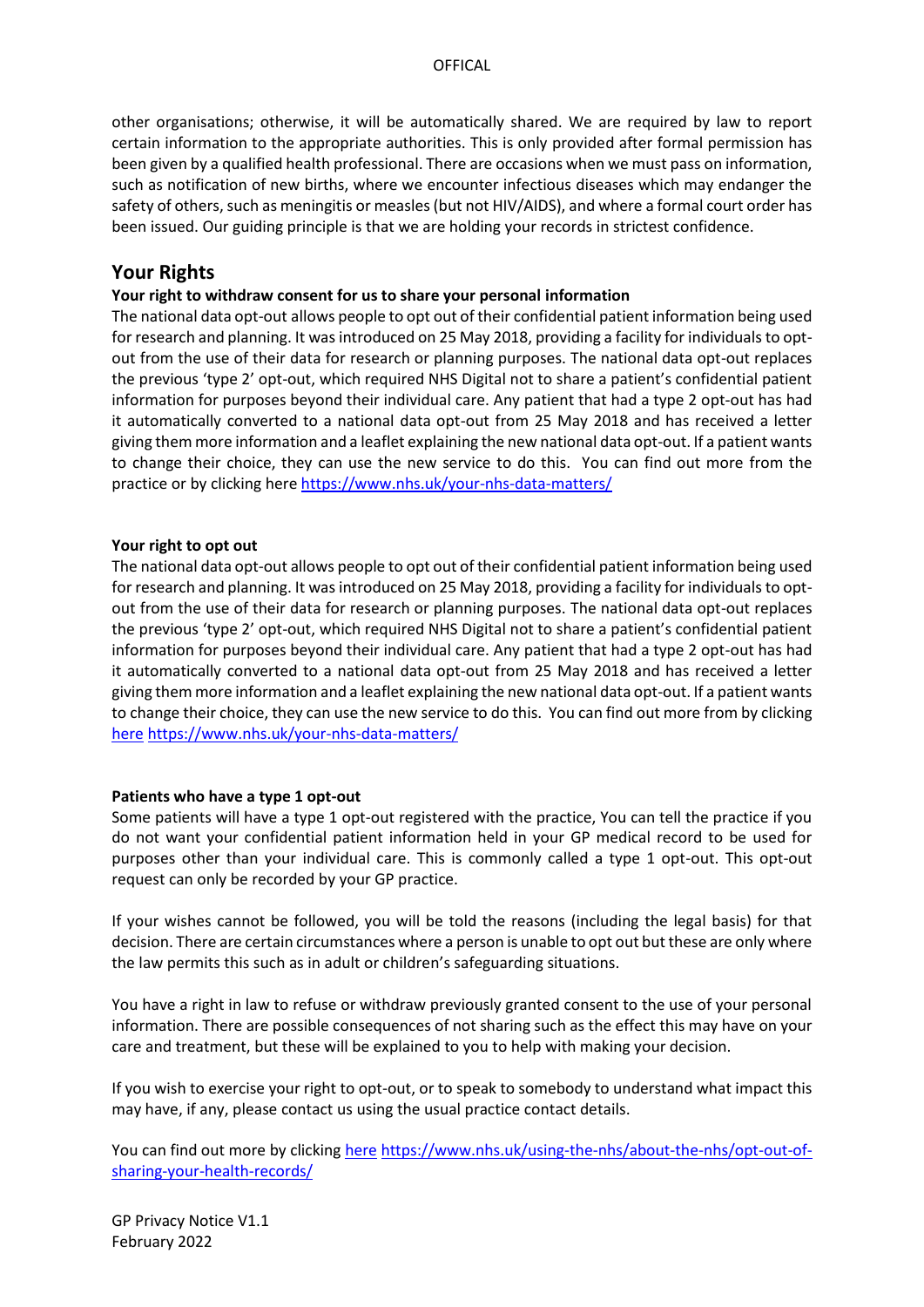### **Right of Access to Your Personal Information**

We will tell you if we use your personal information, what that information is and why we use it. We will also tell you where we obtained the information from and with whom we share your information. Under this right we have to tell you how long we intend to keep your information for.

You are entitled to obtain a copy of the personal information held about you by the practice. You can view this or request copies of the records by making a **[subject access request.](https://ico.org.uk/for-the-public/personal-information/)** Any request to access or obtain a copy of this information will be considered in line with the data protection legislation. This is generally free of charge unless your request is very complicated and/or unreasonably excessive; if you require further copies of information already provided to you, we may charge a reasonable administrative fee. If you want to access your data, you can contact us using the contact details at the top of this notice. Under special circumstances, some information may be withheld.

#### **Right to Rectification**

This right allows you to ask for any information you believe to be inaccurate or incomplete to be corrected and completed. We are allowed one month from the date of your request in which to perform any such corrections or add supplementary statements. We will communicate any rectification of information to anyone to whom it has been disclosed unless this is not possible or involves disproportionate effort. We will tell you who those recipients are if you ask us.

#### **Right to Erasure**

This right is also commonly referred to as the 'right to be forgotten'. You can request that your information be erased, subject to certain exemptions, if it is no longer needed by us for the original purpose, we said we would use it for or if you decide to withdraw your consent or if you object to the use of your information. If it transpires that the information was unlawfully used or is found to infringe the law, you can ask for it to be erased. We will erase your information if we have a legal obligation to do so. We will communicate any erasure of information to anyone to whom it has been disclosed unless this is not possible or involves disproportionate effort. We will tell you who those recipients are if you ask us.

#### **Right to Restriction of Processing**

Restriction means marking information with the aim of limiting its processing in the future. Under this right you can request we restrict information processing for a period if you think the information is inaccurate, while we check its accuracy. If the information is found to have been used unlawfully you can ask for it to be restricted instead of being erased. If we no longer need to keep the information but you need us to keep it in connection with a legal claim you are involved with you can ask us to restrict it. You can also ask us to restrict processing if you have previously objected to us processing it whilst we check whether our legitimate reasons for processing it outweigh your right. Once processing has been restricted, we can start to use the information again only if you have consented to this or where it is in connection with a legal claim or if it is to protect the rights of another person or there is a strong public interest. We will tell you before any restriction we have put in place is lifted. We will communicate any restriction of processing to anyone to whom it has been disclosed unless this is not possible or involves disproportionate effort. We will tell you who those recipients are if you ask us.

#### **Right to Data Portability**

The purpose of this right is to give a person more control over their personal information. Data Portability means you have the right to receive a copy of personal information which you have given us in a structured, commonly used, machine-readable format and to have it transferred directly to another 'controller' where technically possible. This right only applies to information which is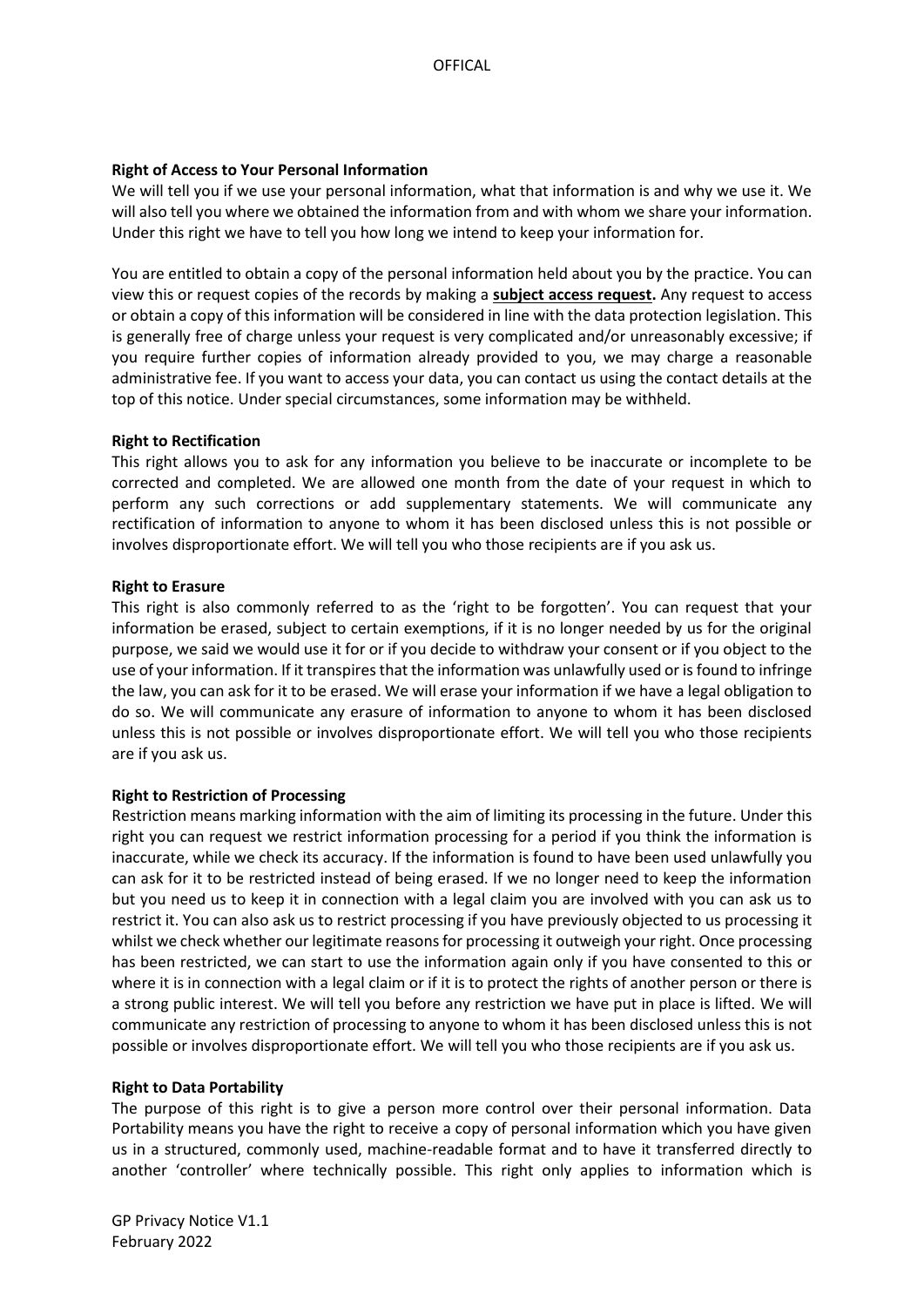processed by automated means and where you have given consent to the processing or where processing is necessary for the performance of a contract. It does not apply if the processing is needed to comply with a legal obligation, our official duties or is for a task carried out in the public interest. It is therefore unlikely to apply to any of the processing carried out by the practice.

### **Right to Object**

You can object to the processing of your personal information if the processing activity is necessary for the performance of a task carried out in connection with our lawful, official duties or those of a third party, or a task carried out in the public interest. We could refuse to comply with a request only where we could show that there was an overriding legal reason or if we need to process the information in relation to a legal claim.

You also have a separate right to object to processing if it is for direct marketing purposes. We do not use your information in this way but if we did, we would tell you about it. This right also includes a specific right to object to research uses except where this is done in the public interest.

#### **Automated Decision-Making, Including Profiling**

Profiling means any form of automated processing (i.e. processed by a computer and not a human being) of personal information used to analyse, evaluate or predict things about someone; this can include things like someone's health, personal preferences, interests, economic situation, reliability, performance at work behaviour, location or movements.

Under this right you can ask not to be subject to a decision made solely by automated means, including any profiling, which affects you in a legal way or has a similar significant effect. Automated decisionmaking and profiling are not allowed if it involves certain types of information; these 'special categories' of information are deemed to carry more sensitivity therefore we cannot use your health information for automated decision-making or profiling unless we have your explicit consent or there is substantial public interest allowing us to do so. We currently do not carry out any automated decision-making, including profiling.

#### **Consent**

Where processing is based on consent you have the right to withdraw consent to process your personal data.

#### **Right to Complain to the Information Commissioner's Office (ICO)**

If you have concerns or are unhappy about any of our services, please contact the Practice Manager. For independent advice about data protection, privacy, and data-sharing issues, or to complain to the ICO if you think any processing of your personal data infringes data protection legislation you can contact:

The Information Commissioner Wycliffe House Water Lane Wilmslow Cheshire SK9 5AF Phone: 0303 123 1113 Website: [www.ico.gov.uk](http://www.ico.gov.uk/)

## **Data Protection Officer (DPO)**

As a public authority the practice must appoint a DPO. The DPO is an essential role in facilitating 'accountability' and the organisation's ability to demonstrate compliance with the data protection